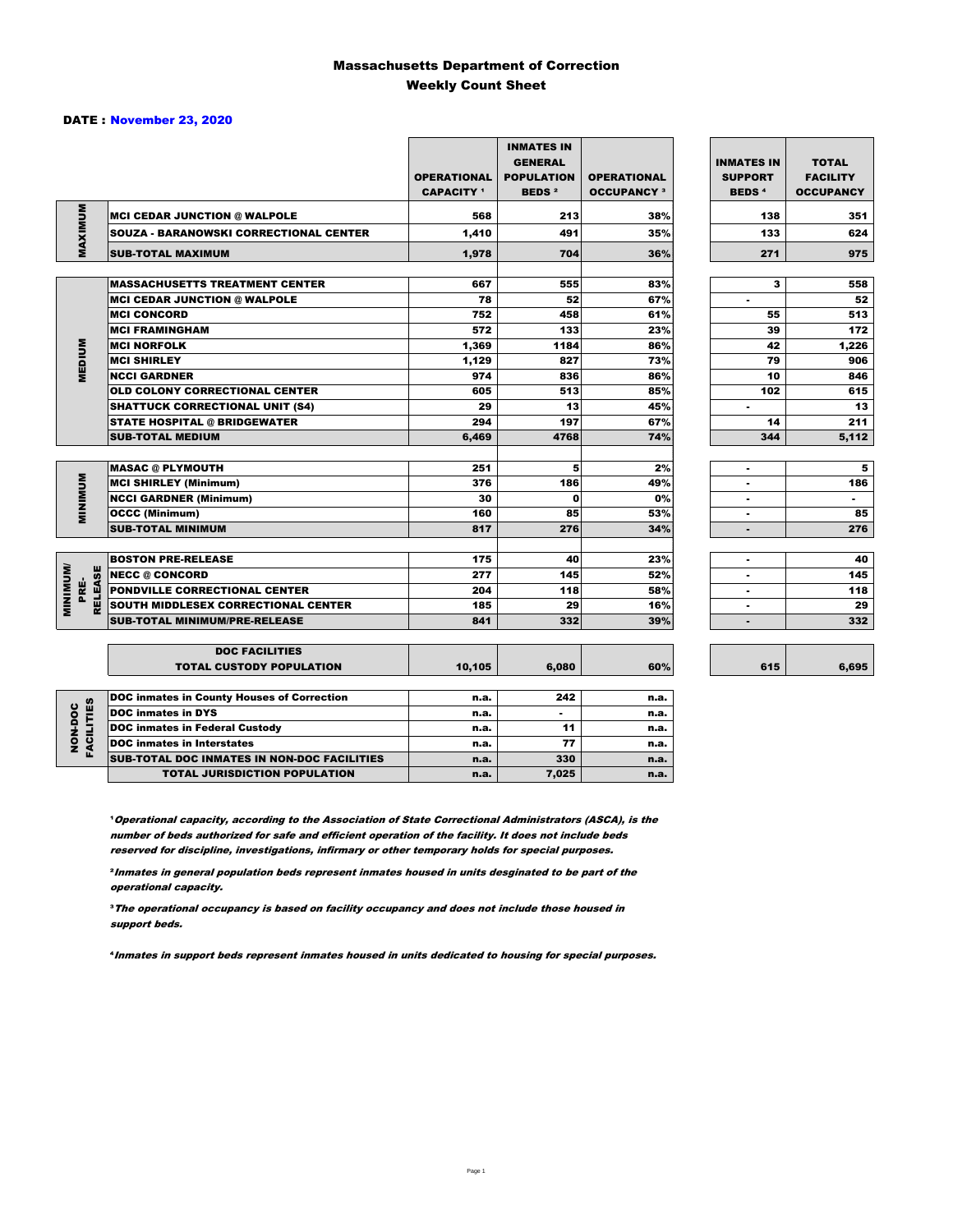### Massachusetts Department of Correction Weekly Count Sheet

| <b>CORRECTIONAL FACILITIES</b>      | <b>TREATMENT</b> | <b>FACILITY</b>  |
|-------------------------------------|------------------|------------------|
| <b>HOSPITAL MISSION</b>             | <b>BEDS</b>      | <b>OCCUPANCY</b> |
| <b>ISHATTUCK CORRECTIONAL UNIT</b>  | 29               | 13               |
| <b>STATE HOSPITAL @ BRIDGEWATER</b> | 372              | 197              |
| <b>TOTAL</b>                        | 401              | 210              |

| <b>DOC INMATES IN COUNTY FACILITIES</b>                         | <b>FACILITY</b>  |
|-----------------------------------------------------------------|------------------|
|                                                                 | <b>OCCUPANCY</b> |
| <b>BARNSTABLE COUNTY</b>                                        |                  |
| <b>BERKSHIRE COUNTY</b>                                         | $\mathbf{z}$     |
| <b>BRISTOL COUNTY</b>                                           | ٠                |
| <b>DUKES COUNTY</b>                                             | ۰                |
| <b>ESSEX COUNTY</b>                                             | 1                |
| <b>FRANKLIN COUNTY</b>                                          | 11               |
| <b>HAMPDEN COUNTY*</b>                                          | 203              |
| <b>HAMPSHIRE COUNTY</b>                                         | 6                |
| <b>MIDDLESEX COUNTY</b>                                         | ٠                |
| <b>NORFOLK COUNTY</b>                                           | -                |
| <b>PLYMOUTH COUNTY</b>                                          | 19               |
| <b>SUFFOLK COUNTY</b>                                           |                  |
| <b>WORCESTER COUNTY</b>                                         | ۰                |
| <b>TOTAL</b>                                                    | 242              |
| *Note* Hampden County has 164 Section 35 inmates (Stoney Brook) |                  |
| <b>DOC INMATES IN OTHER FACILITIES</b>                          | <b>FACILITY</b>  |
|                                                                 | <b>OCCUPANCY</b> |
| <b>FEDERAL BUREAU OF PRISONS</b>                                | 11               |
| <b>DYS</b>                                                      |                  |
| <b>INTERSTATES</b>                                              | 77               |

TOTAL 88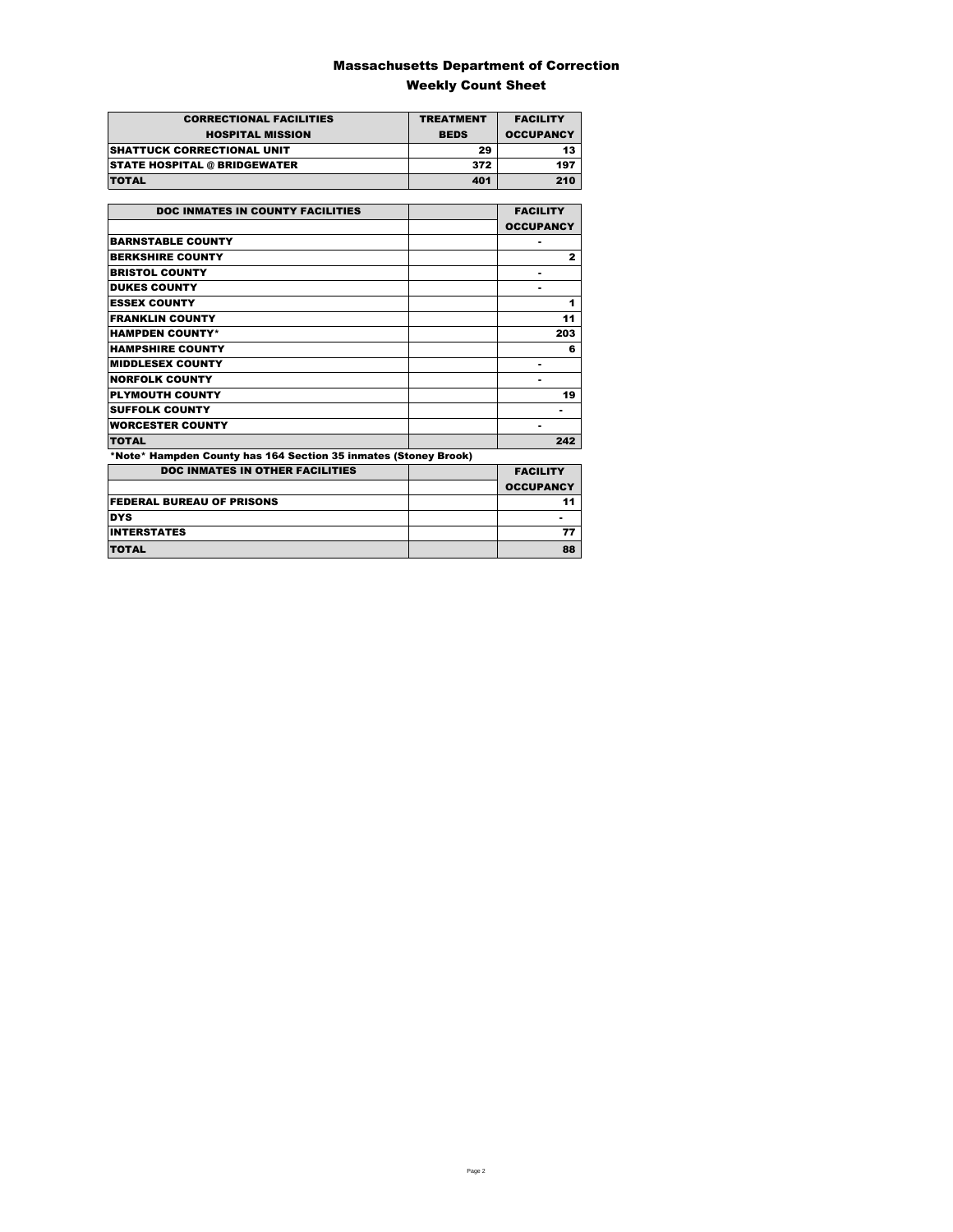#### **11/23/20**

| <b>COUNTY</b>         | <b>SECURITY LEVEL</b>                 |                               |                               |                          |                                  |                              |                                  |                              |                                     |                           | <b>TOTAL</b>        |                             |
|-----------------------|---------------------------------------|-------------------------------|-------------------------------|--------------------------|----------------------------------|------------------------------|----------------------------------|------------------------------|-------------------------------------|---------------------------|---------------------|-----------------------------|
| <b>BARNSTABLE</b>     | <b>TYPE</b>                           | <b>MAXIMUM</b>                |                               | <b>MEDIUM</b>            |                                  |                              | <b>MINIMUM</b>                   |                              | <b>PRE-RELEASE</b>                  |                           | <b>TOTAL</b>        |                             |
|                       |                                       | <b>MALE</b>                   | <b>FEMALE</b>                 | <b>MALE</b>              | <b>FEMALE</b>                    | <b>MALE</b>                  | <b>FEMALE</b>                    | <b>MALE</b>                  | <b>FEMALE</b>                       | <b>MALE</b>               | <b>FEMALE</b>       | <b>FACILITY</b>             |
|                       | <b>COUNTY</b>                         | $\mathbf 0$                   | $\mathbf{0}$                  | 78                       | 6                                | $\mathbf{0}$                 | 0                                | $\mathbf{0}$                 | $\mathbf 0$                         | 78                        | 6                   | 84                          |
| <b>HOUSE OF</b>       | <b>STATE</b>                          | 0                             | $\mathbf{0}$                  | 0                        | 0                                | $\mathbf{0}$                 | 0                                | $\mathbf{0}$                 | $\mathbf 0$                         | 0                         | 0                   | $\mathbf 0$                 |
| <b>CORRECTION</b>     | <b>FEDERAL</b><br><b>TOTAL</b>        | $\mathbf 0$<br>$\mathbf 0$    | $\Omega$<br>$\mathbf{0}$      | 0<br>78                  | 0<br>6                           | $\mathbf{0}$<br>$\mathbf{0}$ | $\overline{0}$<br>$\mathbf 0$    | $\Omega$<br>$\mathbf{0}$     | $\overline{0}$<br>$\overline{0}$    | $\mathbf 0$<br>78         | 0<br>$6\phantom{1}$ | $\mathbf 0$<br>84           |
|                       | <b>COUNTY</b>                         | $\mathbf 0$                   | $\mathbf{0}$                  | 99                       | 8                                | $\mathbf{0}$                 | $\mathbf 0$                      | $\mathbf 0$                  | $\overline{0}$                      | 99                        | 8                   | 107                         |
| JAIL                  | <b>OTHER COUNTY</b>                   | $\overline{0}$                | $\Omega$                      | 1                        | $\overline{0}$                   | $\Omega$                     | $\overline{0}$                   | $\Omega$                     | $\overline{0}$                      | 1                         | 0                   | 1                           |
|                       | <b>FEDERAL</b>                        | 0                             | $\mathbf{0}$                  | 0                        | 0                                | $\mathbf{0}$                 | 0                                | $\mathbf 0$                  | $\mathbf 0$                         | 0                         | 0                   | $\mathbf 0$                 |
|                       | <b>TOTAL</b>                          | $\overline{0}$                | $\overline{0}$                | 100                      | 8                                | $\mathbf 0$                  | $\overline{0}$                   | $\Omega$                     | $\mathbf 0$                         | 100                       | 8                   | 108                         |
|                       | <b>FACILITY TOTAL</b>                 | $\mathbf 0$                   | $\mathbf{0}$                  | 178                      | 14                               | $\mathbf{0}$                 | $\bf{0}$                         | 0                            | $\mathbf{0}$                        | 178                       | 14                  | 192                         |
| <b>BERKSHIRE</b>      | <b>TYPE</b>                           | <b>MAXIMUM</b>                |                               |                          | <b>MEDIUM</b>                    |                              | <b>MINIMUM</b>                   |                              | <b>PRE-RELEASE</b>                  |                           | <b>TOTAL</b>        |                             |
|                       |                                       | <b>MALE</b>                   | <b>FEMALE</b>                 | <b>MALE</b>              | <b>FEMALE</b>                    | <b>MALE</b>                  | <b>FEMALE</b>                    | <b>MALE</b>                  | <b>FEMALE</b>                       | <b>MALE</b>               | <b>FEMALE</b>       | <b>FACILITY</b>             |
|                       | <b>COUNTY</b>                         | 0                             | 0                             | 50                       | $\mathbf 0$                      | $\mathbf{0}$                 | $\mathbf{0}$                     | $\mathbf{0}$                 | $\mathbf{0}$                        | 50                        | 0                   | 50                          |
| <b>HOUSE OF</b>       | <b>STATE</b>                          | $\mathbf 0$                   | $\mathbf{0}$                  | $\overline{2}$           | $\mathbf 0$                      | $\mathbf{0}$                 | $\mathbf 0$                      | $\mathbf{0}$                 | $\overline{0}$                      | $\overline{2}$            | $\mathbf{0}$        | $\overline{\mathbf{c}}$     |
| <b>CORRECTION</b>     | <b>FEDERAL</b>                        | $\mathbf{0}$                  | $\mathbf{0}$                  | 0                        | $\mathbf{0}$                     | $\mathbf{0}$                 | $\mathbf{0}$                     | $\mathbf{0}$                 | $\overline{0}$                      | $\mathbf 0$               | $\mathbf{0}$        | $\mathbf 0$                 |
|                       | <b>TOTAL</b>                          | $\overline{0}$                | $\mathbf{0}$                  | 52                       | $\overline{0}$                   | $\Omega$                     | $\overline{0}$                   | $\overline{0}$               | $\overline{0}$                      | 52                        | $\overline{0}$      | 52                          |
|                       | <b>COUNTY</b>                         | $\overline{0}$                | $\Omega$                      | 85                       | $\overline{0}$<br>$\overline{0}$ | $\mathbf 0$                  | $\overline{0}$                   | $\overline{0}$               | $\overline{0}$                      | 85                        | $\mathbf 0$         | 85                          |
| <b>JAIL</b>           | <b>OTHER COUNTY</b><br><b>FEDERAL</b> | $\mathbf 0$<br>$\overline{0}$ | $\mathbf{0}$<br>$\mathbf{0}$  | 0<br>0                   | $\overline{0}$                   | $\mathbf{0}$<br>$\mathbf{0}$ | $\mathbf 0$<br>$\overline{0}$    | $\mathbf 0$<br>$\mathbf 0$   | $\overline{0}$<br>$\overline{0}$    | 0<br>$\mathbf 0$          | 0<br>$\mathbf{0}$   | 0<br>$\mathbf 0$            |
|                       | <b>TOTAL</b>                          | $\mathbf 0$                   | $\mathbf{0}$                  | 85                       | $\mathbf 0$                      | $\overline{0}$               | $\mathbf 0$                      | $\mathbf{0}$                 | $\mathbf 0$                         | 85                        | $\mathbf 0$         | 85                          |
|                       | <b>FACILITY TOTAL</b>                 | $\mathbf{0}$                  | $\bf{0}$                      | 137                      | $\mathbf{0}$                     | 0                            | $\bf{0}$                         | $\mathbf{0}$                 | $\mathbf{0}$                        | 137                       | 0                   | 137                         |
|                       |                                       |                               |                               |                          |                                  |                              |                                  |                              |                                     |                           |                     |                             |
| <b>BRISTOL</b>        | <b>TYPE</b>                           | <b>MAXIMUM</b>                |                               |                          | <b>MEDIUM</b>                    |                              | <b>MINIMUM</b>                   |                              | <b>PRE-RELEASE</b>                  |                           | <b>TOTAL</b>        |                             |
| <b>Ash Street</b>     |                                       | <b>MALE</b><br>$\mathbf 0$    | <b>FEMALE</b>                 | <b>MALE</b>              | <b>FEMALE</b><br>$\mathbf 0$     | <b>MALE</b><br>$\mathbf{0}$  | <b>FEMALE</b><br>$\mathbf{0}$    | <b>MALE</b><br>$\mathbf{0}$  | <b>FEMALE</b><br>$\overline{0}$     | <b>MALE</b><br>12         | <b>FEMALE</b><br>0  | <b>FACILITY</b><br>12       |
| <b>HOUSE OF</b>       | <b>COUNTY</b><br><b>STATE</b>         | 0                             | $\mathbf 0$<br>$\mathbf{0}$   | 12<br>0                  | $\mathbf 0$                      | $\Omega$                     | 0                                | $\mathbf{0}$                 | $\mathbf{0}$                        | $\mathbf 0$               | 0                   | $\bf{0}$                    |
| <b>CORRECTION</b>     | <b>FEDERAL</b>                        | $\overline{0}$                | $\mathbf{0}$                  | 0                        | $\mathbf 0$                      | $\mathbf{0}$                 | $\mathbf 0$                      | $\mathbf{0}$                 | $\mathbf 0$                         | $\mathbf 0$               | $\mathbf{0}$        | $\mathbf 0$                 |
|                       | <b>TOTAL</b>                          | $\mathbf 0$                   | $\mathbf{0}$                  | 12                       | $\mathbf 0$                      | $\mathbf{0}$                 | $\mathbf 0$                      | $\mathbf{0}$                 | $\mathbf 0$                         | 12                        | $\overline{0}$      | 12                          |
|                       | <b>COUNTY</b>                         | $\overline{0}$                | $\Omega$                      | 65                       | $\Omega$                         | $\Omega$                     | $\overline{0}$                   | $\Omega$                     | $\overline{0}$                      | 65                        | $\mathbf{0}$        | 65                          |
| JAIL                  | <b>OTHER COUNTY</b>                   | $\overline{0}$                | $\mathbf 0$                   | 0                        | $\overline{0}$                   | $\mathbf{0}$                 | $\overline{0}$                   | 0                            | $\overline{0}$                      | $\mathbf 0$               | $\mathbf 0$         | $\mathbf 0$                 |
|                       | FEDERAL                               | $\mathbf 0$                   | $\mathbf{0}$                  | 0                        | $\overline{0}$                   | $\mathbf{0}$                 | 0                                | $\Omega$                     |                                     | 0                         | 0                   | $\mathbf 0$                 |
|                       | <b>TOTAL</b>                          | $\overline{0}$                | $\overline{0}$                | 65                       | $\overline{0}$                   | $\overline{0}$               | $\overline{0}$                   | $\Omega$                     | $\overline{0}$                      | 65                        | $\overline{0}$      | 65                          |
|                       | <b>FACILITY TOTAL</b>                 | 0                             | 0                             | 77                       | 0                                | 0                            | 0                                | 0                            | 0                                   | 77                        | 0                   | 77                          |
| <b>BRISTOL</b>        | <b>TYPE</b>                           | <b>MAXIMUM</b>                |                               |                          | <b>MEDIUM</b>                    |                              | <b>MINIMUM</b>                   |                              | <b>PRE-RELEASE</b>                  |                           | <b>TOTAL</b>        |                             |
| <b>Dartmouth</b>      |                                       | <b>MALE</b>                   | <b>FEMALE</b>                 | <b>MALE</b>              | <b>FEMALE</b>                    | <b>MALE</b>                  | <b>FEMALE</b>                    | <b>MALE</b>                  | <b>FEMALE</b>                       | <b>MALE</b>               | <b>FEMALE</b>       | <b>FACILITY</b>             |
|                       | <b>COUNTY</b>                         | 0                             | $\mathbf{0}$                  | 123                      | 1                                | 0                            | 0                                | $\mathbf{0}$                 | $\overline{0}$                      | 123                       | 1                   | 124                         |
| <b>HOUSE OF</b>       | <b>STATE</b>                          | 0<br>$\overline{0}$           | $\mathbf{0}$<br>$\mathbf{0}$  | 0<br>1                   | 0<br>0                           | $\mathbf 0$<br>$\mathbf 0$   | 0<br>0                           | $\mathbf 0$<br>$\mathbf 0$   | $\mathbf 0$<br>$\mathbf{0}$         | 0<br>1                    | 0<br>0              | $\mathbf 0$<br>1            |
| <b>CORRECTION</b>     | <b>FEDERAL</b><br><b>TOTAL</b>        | $\overline{0}$                | $\mathbf{0}$                  | 124                      | 1                                | $\overline{0}$               | $\overline{0}$                   | $\mathbf{0}$                 | $\overline{0}$                      | 124                       | $\mathbf{1}$        | 125                         |
|                       | <b>COUNTY</b>                         | $\mathbf 0$                   | $\mathbf{0}$                  | 292                      | 13                               | $\mathbf{0}$                 | $\mathbf 0$                      | $\mathbf{0}$                 | $\mathbf 0$                         | 292                       | 13                  | 305                         |
| <b>JAIL</b>           | <b>OTHER COUNTY</b>                   | $\overline{0}$                | $\Omega$                      | 25                       | $\mathbf 0$                      | $\Omega$                     | $\overline{0}$                   | $\Omega$                     | $\Omega$                            | 25                        | 0                   | 25                          |
|                       | <b>FEDERAL</b>                        | $\mathbf 0$                   | $\mathbf{0}$                  | 4                        | 0                                | $\mathbf{0}$                 | $\mathbf 0$                      | $\mathbf 0$                  | $\overline{0}$                      | 4                         | $\mathbf 0$         | $\overline{4}$              |
|                       | <b>TOTAL</b>                          | $\mathbf 0$                   | $\overline{0}$                | 321                      | 13                               | $\mathbf{0}$                 | $\mathbf 0$                      | $\overline{0}$               | $\overline{0}$                      | 321                       | 13                  | 334                         |
|                       | <b>FACILITY TOTAL</b>                 | 0                             | $\mathbf{0}$                  | 445                      | 14                               | $\mathbf{0}$                 | 0                                | 0                            | 0                                   | 445                       | 14                  | 459                         |
| <b>BRISTOL</b>        | <b>TYPE</b>                           | <b>MAXIMUM</b>                |                               |                          | <b>MEDIUM</b>                    |                              | <b>MINIMUM</b>                   |                              | <b>PRE-RELEASE</b>                  |                           | <b>TOTAL</b>        |                             |
| <b>Women's Center</b> |                                       | <b>MALE</b>                   | <b>FEMALE</b>                 | <b>MALE</b>              | <b>FEMALE</b>                    | <b>MALE</b>                  | <b>FEMALE</b>                    | <b>MALE</b>                  | <b>FEMALE</b>                       | <b>MALE</b>               | <b>FEMALE</b>       | <b>FACILITY</b>             |
|                       | <b>COUNTY</b>                         | 0                             | 0                             | $\mathbf 0$              | 6                                | $\mathbf 0$                  | $\overline{2}$                   | $\mathbf{0}$                 | $\mathbf{0}$                        | $\mathbf{0}$              | 8                   | 8                           |
| <b>SENTENCED</b>      | <b>STATE</b>                          | $\Omega$                      | $\Omega$                      | $\Omega$                 | $\Omega$                         | $\Omega$                     | $\Omega$                         | $\Omega$                     | $\Omega$                            | $\mathbf{0}$              | $\mathbf{0}$        | $\Omega$                    |
|                       | <b>FEDERAL</b>                        | $\mathbf 0$                   | $\mathbf 0$                   | 0                        | $\mathbf 0$                      | $\mathbf 0$                  | $\mathbf{0}$                     | $\mathbf 0$                  | $\mathbf 0$                         | $\pmb{0}$                 | 0                   | $\pmb{0}$                   |
|                       | <b>TOTAL</b>                          | $\mathbf 0$                   | $\mathbf{0}$                  | $\mathbf 0$              | $6\phantom{1}6$                  | $\mathbf 0$                  | $\overline{2}$                   | $\mathbf{0}$                 | $\overline{0}$                      | $\mathbf 0$               | 8                   | $\bf8$                      |
|                       | <b>COUNTY</b>                         | $\mathbf 0$                   | $\mathbf 0$                   | 0                        | 23                               | $\mathbf{0}$                 | $\mathbf 0$                      | $\mathbf 0$                  | $\mathbf 0$                         | $\pmb{0}$                 | 23                  | 23                          |
| <b>UNSENTENCED</b>    | INS<br><b>FEDERAL</b>                 | 0<br>$\mathbf 0$              | $\mathbf 0$<br>$\mathbf 0$    | $\mathbf 0$<br>$\pmb{0}$ | $\mathbf 0$<br>$\overline{0}$    | $\mathbf{0}$<br>$\mathbf{0}$ | $\overline{0}$<br>$\overline{0}$ | $\mathbf{0}$<br>$\mathbf{0}$ | $\mathbf{0}$<br>$\mathbf 0$         | $\mathbf{0}$<br>$\pmb{0}$ | 0<br>0              | $\pmb{0}$<br>$\mathbf 0$    |
|                       | <b>TOTAL</b>                          | $\overline{0}$                | $\mathbf{0}$                  | $\mathbf 0$              | 23                               | $\overline{0}$               | $\mathbf{0}$                     | $\mathbf{0}$                 | $\mathbf 0$                         | $\bf 0$                   | 23                  | 23                          |
|                       | <b>FACILITY TOTAL</b>                 | $\mathbf 0$                   | $\bf{0}$                      | 0                        | 29                               | 0                            | $\overline{a}$                   | $\mathbf{0}$                 | 0                                   | 0                         | 31                  | 31                          |
|                       |                                       |                               |                               |                          |                                  |                              |                                  |                              |                                     |                           |                     |                             |
| <b>DUKES</b>          | <b>TYPE</b>                           | <b>MAXIMUM</b><br><b>MALE</b> |                               | <b>MALE</b>              | <b>MEDIUM</b>                    | <b>MALE</b>                  | <b>MINIMUM</b><br><b>FEMALE</b>  | <b>MALE</b>                  | <b>PRE-RELEASE</b><br><b>FEMALE</b> |                           | <b>TOTAL</b>        |                             |
|                       | <b>COUNTY</b>                         | 2                             | <b>FEMALE</b><br>$\mathbf{0}$ | $\mathbf{1}$             | <b>FEMALE</b><br>$\mathbf 0$     | $\mathbf{1}$                 | $\mathbf{0}$                     | $\mathbf 0$                  | $\mathbf 0$                         | <b>MALE</b><br>4          | 0                   | <b>FEMALE FACILITY</b><br>4 |
| <b>HOUSE OF</b>       | <b>STATE</b>                          | $\mathbf 0$                   | $\mathbf 0$                   | 0                        | $\mathbf 0$                      | $\mathbf{0}$                 | 0                                | 0                            | $\mathbf 0$                         | 0                         | $\bf{0}$            | $\mathbf 0$                 |
| <b>CORRECTION</b>     | <b>FEDERAL</b>                        | 0                             | $\mathbf 0$                   | 0                        | 0                                | $\mathbf{0}$                 | 0                                | $\Omega$                     | $\overline{0}$                      | 0                         | 0                   | $\mathbf 0$                 |
|                       | <b>TOTAL</b>                          | $\mathbf 2$                   | $\mathbf{0}$                  | $\mathbf{1}$             | $\mathbf 0$                      | 1                            | $\mathbf 0$                      | $\mathbf{0}$                 | $\overline{0}$                      | $\overline{4}$            | $\mathbf 0$         | $\sqrt{4}$                  |
|                       | <b>COUNTY</b>                         | $\pmb{0}$                     | $\mathbf 0$                   | $\mathbf 0$              | $\mathbf 0$                      | $\mathbf 0$                  | $\mathbf 0$                      | $\mathbf 0$                  | $\mathbf 0$                         | $\pmb{0}$                 | $\mathbf 0$         | $\mathbf 0$                 |
| JAIL                  | <b>OTHER COUNTY</b>                   | 0                             | $\mathbf{0}$                  | $\mathbf{0}$             | $\overline{0}$                   | $\mathbf{0}$                 | $\mathbf{0}$                     | $\mathbf{0}$                 | $\mathbf{0}$                        | $\mathbf 0$               | $\mathbf 0$         | $\pmb{0}$                   |
|                       | <b>FEDERAL</b>                        | 0                             | $\mathbf{0}$                  | $\pmb{0}$                | $\mathbf 0$                      | $\mathbf{0}$                 | 0                                | $\mathbf{0}$                 | $\mathbf 0$                         | $\pmb{0}$                 | $\mathbf 0$         | $\mathbf 0$                 |
|                       | <b>TOTAL</b>                          | $\mathbf 0$                   | $\mathbf{0}$                  | $\pmb{0}$                | $\mathbf 0$                      | $\mathbf 0$                  | $\mathbf 0$                      | $\mathbf{0}$                 |                                     | $\mathbf 0$               | $\mathbf 0$         | $\pmb{0}$                   |
|                       | <b>FACILITY TOTAL</b>                 | $\overline{\mathbf{2}}$       | $\mathbf{0}$                  | 1                        | 0                                | $\mathbf{1}$                 | 0                                | $\mathbf{0}$                 |                                     | 4                         | $\pmb{0}$           | 4                           |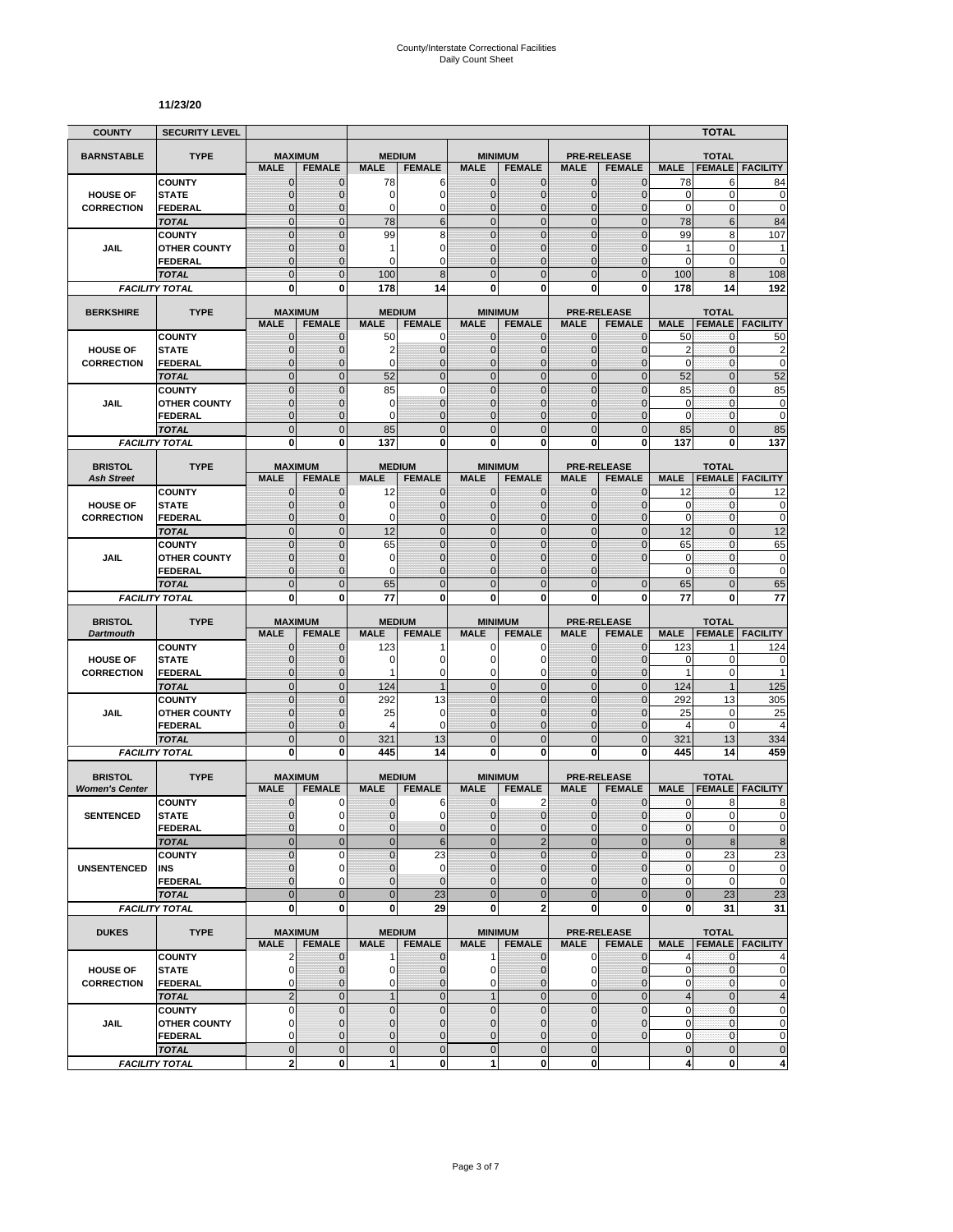# County/Interstate Correctional Facilities Daily Count Sheet

| <b>ESSEX</b><br><b>Middleton</b>     | <b>TYPE</b>                           | <b>MALE</b>         | <b>MAXIMUM</b><br><b>FEMALE</b> | <b>MEDIUM</b><br><b>MALE</b> | <b>FEMALE</b>        | <b>MINIMUM</b><br><b>MALE</b> | <b>FEMALE</b>                 | <b>MALE</b>                | <b>PRE-RELEASE</b><br><b>FEMALE</b> | <b>MALE</b>      | <b>TOTAL</b>                 | <b>FEMALE   FACILITY</b> |
|--------------------------------------|---------------------------------------|---------------------|---------------------------------|------------------------------|----------------------|-------------------------------|-------------------------------|----------------------------|-------------------------------------|------------------|------------------------------|--------------------------|
|                                      | <b>COUNTY</b>                         | $\mathbf 0$         | $\Omega$                        | 199                          | $\mathbf{1}$         | $\mathbf{0}$                  | $\Omega$                      | $\mathbf{0}$               | $\overline{0}$                      | 199              | $\mathbf{0}$                 | 199                      |
| <b>HOUSE OF</b>                      | <b>STATE</b>                          | $\mathbf 0$         | $\mathbf{0}$                    | $\mathbf 0$                  | $\mathbf{0}$         | $\mathbf{0}$                  | $\mathbf{0}$                  | $\mathbf{0}$               | $\overline{0}$                      | $\mathbf 0$      | $\mathbf{O}$                 | $\mathbf 0$              |
| <b>CORRECTION</b>                    | <b>FEDERAL</b>                        | $\Omega$            | $\Omega$                        | $\Omega$                     | $\Omega$             | $\overline{0}$                | $\Omega$                      | $\Omega$                   | $\Omega$                            | $\Omega$         | $\Omega$                     | $\mathbf 0$              |
|                                      | <b>TOTAL</b>                          | $\Omega$            | $\Omega$                        | 199                          | $\mathbf{1}$         | $\overline{0}$                | $\mathbf{0}$                  | $\mathbf 0$                | $\Omega$                            | 199              |                              | 200                      |
|                                      | <b>COUNTY</b>                         | $\overline{0}$      | $\mathbf 0$                     | 722                          | $\mathbf 0$          | $\overline{0}$                | $\overline{0}$                | $\mathbf 0$                | $\overline{0}$                      | 722              | $\mathbf 0$                  | 722                      |
| <b>JAIL</b>                          | <b>OTHER COUNTY</b>                   | $\Omega$            | $\Omega$                        | 0                            | $\Omega$             | $\mathbf{0}$                  | $\Omega$                      | $\Omega$                   | $\Omega$                            | 0                | 0                            | 0                        |
|                                      | <b>FEDERAL</b>                        | $\mathbf 0$         |                                 | 0                            | $\mathbf 0$          | $\mathbf{0}$                  | $\mathbf{0}$                  | $\mathbf{0}$               | $\overline{0}$                      | $\mathbf 0$      | 0                            | $\mathbf 0$              |
|                                      | <b>TOTAL</b>                          | $\overline{0}$      | $\mathbf{0}$                    | 722                          | $\Omega$             | $\Omega$                      | $\Omega$                      | $\mathbf 0$                | $\overline{0}$                      | 722              | $\mathbf 0$                  | 722                      |
|                                      | <b>FACILITY TOTAL</b>                 | 0                   | $\bf{0}$                        | 921                          | 1                    | 0                             | $\bf{0}$                      | 0                          | 0                                   | 921              | 1                            | 922                      |
|                                      |                                       |                     |                                 |                              |                      |                               |                               |                            |                                     |                  |                              |                          |
| <b>ESSEX</b>                         | <b>TYPE</b>                           |                     | <b>MAXIMUM</b>                  |                              | <b>MEDIUM</b>        |                               | <b>MINIMUM</b>                |                            | <b>PRE-RELEASE</b>                  |                  | <b>TOTAL</b>                 |                          |
| W.I.T.                               |                                       | <b>MALE</b>         | <b>FEMALE</b>                   | <b>MALE</b>                  | <b>FEMALE</b>        | <b>MALE</b>                   | <b>FEMALE</b>                 | <b>MALE</b>                | <b>FEMALE</b>                       | <b>MALE</b>      | <b>FEMALE</b>                | <b>FACILITY</b>          |
|                                      | <b>COUNTY</b>                         | $\mathbf 0$         | 0                               | $\mathbf 0$                  | $\mathbf{0}$         | 0                             | $\mathbf 0$                   | 0                          | 16                                  | 0                | 16                           | 16                       |
| <b>SENTENCED</b>                     | <b>STATE</b>                          | $\mathbf 0$         | $\mathbf{0}$                    | $\overline{0}$               | $\mathbf{0}$         | $\mathbf{0}$                  | $\mathbf{0}$                  | $\mathbf 0$                | 0                                   | $\mathbf{0}$     | 0                            | 0                        |
|                                      | <b>FEDERAL</b>                        | $\mathbf 0$         | $\mathbf{0}$                    | $\overline{0}$               | $\mathbf 0$          | 0                             | $\mathbf{0}$                  | 0                          | $\Omega$                            | 0                | $\mathbf 0$                  | 0                        |
|                                      | <b>TOTAL</b>                          | $\overline{0}$      | $\Omega$                        | $\overline{0}$               | $\Omega$             | $\mathbf 0$                   | $\mathbf{0}$                  | $\mathbf 0$                | 16                                  | $\mathbf{0}$     | 16                           | 16                       |
|                                      | <b>FACILITY TOTAL</b>                 | 0                   | 0                               | 0                            | $\Omega$             | 0                             | $\bf{0}$                      | 0                          | 16                                  | 0                | 16                           | 16                       |
|                                      |                                       |                     |                                 |                              |                      |                               |                               |                            |                                     |                  |                              |                          |
| <b>ESSEX</b>                         | <b>TYPE</b>                           |                     | <b>MAXIMUM</b>                  |                              | <b>MEDIUM</b>        |                               | <b>MINIMUM</b>                |                            | <b>PRE-RELEASE</b>                  |                  | <b>TOTAL</b>                 |                          |
| LCAC                                 |                                       | <b>MALE</b>         | <b>FEMALE</b>                   | <b>MALE</b>                  | <b>FEMALE</b>        | <b>MALE</b>                   | <b>FEMALE</b>                 | <b>MALE</b>                | <b>FEMALE</b>                       | <b>MALE</b>      | <b>FEMALE</b>                | <b>FACILITY</b>          |
|                                      | <b>COUNTY</b>                         | $\mathbf 0$         | $\Omega$                        | $\mathbf 0$                  | $\mathbf 0$          | 0                             | $\Omega$                      | 79                         | $\overline{0}$                      | 79               | $\mathbf 0$                  | 79                       |
| <b>HOUSE OF</b>                      | <b>STATE</b>                          | $\mathbf 0$         | $\mathbf{0}$                    | $\mathbf 0$                  | $\mathbf 0$          | 0                             | $\mathbf{0}$                  | 1                          | $\overline{0}$                      | -1               | $\mathbf 0$                  | $\mathbf 1$              |
| <b>CORRECTION</b>                    | <b>FEDERAL</b>                        | $\mathsf{C}$        | $\Omega$                        | $\overline{0}$               | $\mathbf 0$          | 0                             | $\mathbf 0$                   | $\Omega$                   | $\Omega$                            | $\mathbf 0$      | $\mathbf{0}$                 | $\mathbf 0$              |
|                                      | <b>TOTAL</b>                          | $\overline{0}$      | $\mathbf{0}$                    | $\overline{0}$               | $\mathbf{0}$         | $\mathbf{0}$                  | $\mathbf 0$                   | 80                         | $\overline{0}$                      | 80               | $\mathbf{0}$                 | 80                       |
|                                      | <b>FACILITY TOTAL</b>                 | 0                   | $\bf{0}$                        | 0                            | $\bf{0}$             | $\bf{0}$                      | 0                             | 80                         | 0                                   | 80               | $\bf{0}$                     | 80                       |
|                                      |                                       |                     |                                 |                              |                      |                               |                               |                            |                                     |                  |                              |                          |
| <b>FRANKLIN</b>                      | <b>TYPE</b>                           |                     | <b>MAXIMUM</b>                  |                              | <b>MEDIUM</b>        |                               | <b>MINIMUM</b>                |                            | <b>PRE-RELEASE</b>                  |                  | <b>TOTAL</b>                 |                          |
|                                      |                                       | <b>MALE</b>         | <b>FEMALE</b>                   | <b>MALE</b>                  | <b>FEMALE</b>        | <b>MALE</b>                   | <b>FEMALE</b>                 | <b>MALE</b>                | <b>FEMALE</b>                       | <b>MALE</b>      | <b>FEMALE</b>                | <b>FACILITY</b>          |
|                                      | <b>COUNTY</b>                         | 0                   | 0                               | 45                           | $\overline{2}$       | $\mathbf{0}$                  | $\mathbf 0$                   | 0                          | $\overline{0}$                      | 45               | $\overline{2}$               | 47                       |
| <b>HOUSE OF</b>                      | OTHER - VT                            | $\Omega$            | $\Omega$                        | 0                            | $\Omega$             | $\mathbf{0}$                  | $\Omega$                      | $\Omega$                   | $\Omega$                            | $\mathbf 0$      | $\mathbf 0$                  | $\mathbf 0$              |
| <b>CORRECTION</b>                    | <b>STATE</b>                          | 0                   | $\mathbf{0}$                    | 5                            | n                    | 2                             |                               |                            |                                     | 9                | $\overline{2}$               | 11                       |
|                                      | <b>FEDERAL</b>                        | $\Omega$            | $\Omega$                        | 0                            | 0                    | $\Omega$                      | $\Omega$                      | $\Omega$                   | $\overline{0}$                      | $\mathbf 0$      | $\mathbf 0$                  | 0                        |
|                                      | <b>TOTAL</b>                          | $\overline{0}$      | $\mathbf{0}$                    | 50                           |                      | $\overline{2}$                | $\mathbf{1}$                  | $\overline{2}$             | $\overline{1}$                      | 54               | 4                            | 58                       |
|                                      | <b>COUNTY</b>                         | $\overline{0}$      | $\mathbf{0}$                    | 54                           | 9                    | $\mathbf 0$                   | $\mathbf{0}$                  | $\mathbf{0}$               | $\overline{0}$                      | 54               | 9                            | 63                       |
| <b>JAIL</b>                          | <b>OTHER COUNTY</b>                   | $\mathbf 0$         | $\Omega$                        | 21                           | U                    | 0                             | $\Omega$                      | $\Omega$                   | $\Omega$                            | 21               | $\Omega$                     | 21                       |
|                                      | <b>FEDERAL</b>                        | $\mathbf 0$         | $\mathbf{0}$                    | 3                            | 0                    | 0                             | $\mathbf 0$                   | $\Omega$                   | $\overline{0}$                      | 3                | $\mathbf 0$                  | 3                        |
|                                      | <b>TOTAL</b>                          | $\overline{0}$      | $\overline{0}$                  | 78                           | 9                    | $\overline{0}$                | $\overline{0}$                | $\overline{0}$             | $\overline{0}$                      | 78               | $9\,$                        | 87                       |
|                                      | <b>FACILITY TOTAL</b>                 | 0                   | 0                               | 128                          | 11                   | $\overline{2}$                | 1                             | $\mathbf{2}$               | 1                                   | 132              | 13                           | 145                      |
|                                      |                                       |                     |                                 |                              |                      |                               |                               |                            |                                     |                  |                              |                          |
| <b>HAMPDEN</b>                       | <b>TYPE</b>                           |                     | <b>MAXIMUM</b>                  | <b>MEDIUM</b>                |                      | <b>MINIMUM</b>                |                               |                            | <b>PRE-RELEASE</b>                  |                  | <b>TOTAL</b>                 |                          |
| <b>HOC/JAIL</b>                      |                                       | <b>MALE</b>         | <b>FEMALE</b>                   | <b>MALE</b>                  | <b>FEMALE</b>        | <b>MALE</b>                   | <b>FEMALE</b>                 | <b>MALE</b>                | <b>FEMALE</b>                       | <b>MALE</b>      | <b>FEMALE</b>                | <b>FACILITY</b>          |
|                                      | <b>COUNTY</b>                         | $\mathbf{0}$        | $\Omega$                        | 105                          | $\mathbf 0$          | 21                            | $\mathbf{0}$                  | 0                          | $\overline{0}$                      | 126              | $\mathbf{0}$                 | 126                      |
| <b>HOUSE OF</b><br><b>CORRECTION</b> | <b>STATE</b>                          | $\mathbf 0$         | $\mathbf{0}$                    | 22                           | $\mathbf{0}$         | 12                            | $\mathbf{0}$                  | 0<br>$\Omega$              | $\overline{0}$<br>$\Omega$          | 34               | $\mathbf{0}$<br>$\mathbf{0}$ | 34                       |
|                                      | <b>STATE - ELMO</b><br><b>FEDERAL</b> | $\mathbf{0}$        | $\mathbf{0}$                    | 0                            | $\mathbf 0$          | $\mathbf 0$                   | $\mathbf 0$                   | 0                          | $\overline{0}$                      | 0<br>$\mathbf 0$ | $\mathbf{0}$                 | 0<br>0                   |
|                                      |                                       | $\overline{0}$      | $\overline{0}$                  | 127                          | $\mathbf{0}$         | 33                            | $\mathbf 0$                   | $\mathbf 0$                | $\overline{0}$                      | 160              | $\mathbf{0}$                 | 160                      |
|                                      | <b>TOTAL</b>                          |                     |                                 |                              |                      |                               |                               |                            |                                     |                  |                              |                          |
| JAIL                                 | <b>COUNTY</b>                         | $\overline{0}$<br>0 | $\mathbf 0$<br>0                | 476<br>0                     | $\Omega$<br>$\Omega$ | $\mathbf 0$<br>$\mathbf 0$    | $\overline{0}$<br>$\mathbf 0$ | $\mathbf 0$<br>$\mathbf 0$ | $\overline{0}$<br>$\mathcal{C}$     | 476<br>0         | $\mathbf{0}$<br>$\mathbf{0}$ | 476                      |
|                                      | <b>OTHER COUNTY</b><br><b>FEDERAL</b> | $\mathcal{C}$       | $\Omega$                        | 14                           | $\Omega$             | 1                             | $\mathbf 0$                   | $\Omega$                   | $\overline{0}$                      | 15               | 0                            | 0<br>15                  |
|                                      | <b>TOTAL</b>                          | $\mathcal{C}$       | $\Omega$                        | 490                          |                      | 1                             | $\overline{0}$                | $\Omega$                   | $\Omega$                            | 491              | $\overline{0}$               | 491                      |
|                                      |                                       |                     |                                 |                              |                      |                               |                               |                            |                                     |                  |                              |                          |
|                                      | <b>FACILITY TOTAL</b>                 | 이                   | 0                               | 617                          | $\mathbf{0}$         | 34                            | $\mathbf{0}$                  | 이                          | 0                                   | 651              | $\mathbf{0}$                 | 651                      |
| <b>HAMPDEN</b>                       | <b>TYPE</b>                           |                     | <b>MAXIMUM</b>                  |                              | <b>MEDIUM</b>        |                               | <b>MINIMUM</b>                |                            | <b>PRE-RELEASE</b>                  |                  | <b>TOTAL</b>                 |                          |
| <b>WMCAC</b>                         |                                       | <b>MALE</b>         | <b>FEMALE</b>                   | <b>MALE</b>                  | <b>FEMALE</b>        | <b>MALE</b>                   | <b>FEMALE</b>                 | <b>MALE</b>                | <b>FEMALE</b>                       | <b>MALE</b>      | <b>FEMALE</b>                | <b>FACILITY</b>          |
|                                      | <b>COUNTY</b>                         | $\mathbf 0$         | $\mathbf{0}$                    | 0                            | $\mathbf 0$          | 30                            | 0                             | $\mathbf{0}$               | 0                                   | 30               | 0                            | 30                       |
| <b>HOUSE OF</b>                      | <b>STATE</b>                          | $\mathbf 0$         | $\mathbf{0}$                    | $\mathbf 0$                  | $\mathbf{0}$         | 0                             | 0                             | 0                          | $\mathbf 0$                         | 0                | 0                            | 0                        |
| <b>CORRECTION</b>                    | <b>FEDERAL</b>                        | $\mathbf 0$         | $\mathbf{0}$                    | $\mathbf 0$                  | $\mathbf 0$          | 0                             | 0                             | $\mathbf{0}$               | $\overline{0}$                      | $\mathbf 0$      | $\mathbf 0$                  | 0                        |
|                                      | <b>TOTAL</b>                          | $\overline{0}$      | $\mathbf{0}$                    | 0                            | $\mathbf{0}$         | 30                            | $\mathbf 0$                   | 0                          | 0                                   | 30               | $\mathbf{0}$                 | 30                       |
|                                      | <b>FACILITY TOTAL</b>                 | 0                   | $\mathbf{0}$                    | 0                            | 0                    | 30                            | 0                             | $\mathbf 0$                | 0                                   | 30               | $\mathbf 0$                  | 30                       |
|                                      |                                       |                     |                                 |                              |                      |                               |                               |                            |                                     |                  |                              |                          |
| <b>HAMPDEN</b>                       | <b>TYPE</b>                           |                     | <b>MAXIMUM</b>                  |                              | <b>MEDIUM</b>        |                               | <b>MINIMUM</b>                |                            | <b>PRE-RELEASE</b>                  |                  | <b>TOTAL</b>                 |                          |
| <b>Women's Center</b>                |                                       | <b>MALE</b>         | <b>FEMALE</b>                   | <b>MALE</b>                  | <b>FEMALE</b>        | <b>MALE</b>                   | <b>FEMALE</b>                 | <b>MALE</b>                | <b>FEMALE</b>                       | <b>MALE</b>      |                              | <b>FEMALE</b> FACILITY   |
|                                      | <b>COUNTY</b>                         | 0                   | 0                               | 0                            | 17                   | 0                             | 7                             | 0                          | 0                                   | 0                | 24                           | 24                       |
| <b>HOUSE OF</b>                      | <b>STATE</b>                          | $\mathbf 0$         | 0                               | $\mathbf 0$                  | 3                    | $\mathbf{0}$                  | 1                             | $\mathbf{0}$               | $\mathbf 0$                         | 0                | $\overline{4}$               | $\overline{4}$           |
| <b>CORRECTION</b>                    | <b>FEDERAL</b>                        | 0                   | 0                               | $\mathbf 0$                  | $\mathbf 0$          | $\mathbf{0}$                  | 0                             | 0                          | 0                                   | $\mathbf 0$      | $\mathbf{0}$                 | 0                        |
|                                      | <b>TOTAL</b>                          | $\mathbf 0$         | $\mathbf 0$                     | $\overline{0}$               | 20                   | $\mathbf{0}$                  | $\boldsymbol{8}$              | $\bf{0}$                   | $\mathbf 0$                         | $\bf{0}$         | 28                           | 28                       |
|                                      | <b>COUNTY</b>                         | $\mathbf 0$         | $\mathbf 0$                     | $\mathbf 0$                  | 49                   | $\mathbf 0$                   | $\mathbf 0$                   | $\mathbf 0$                | $\mathbf 0$                         | $\mathbf 0$      | 49                           | 49                       |
| JAIL                                 | <b>OTHER COUNTY</b>                   | $\mathbf 0$         | $\mathbf 0$                     | $\overline{0}$               | $\mathbf 0$          | $\mathbf{0}$                  | $\mathbf 0$                   | $\mathbf 0$                | $\overline{0}$                      | $\mathbf{0}$     | $\mathbf 0$                  | 0                        |
|                                      | <b>FEDERAL</b>                        | 0                   | $\mathbf 0$                     | $\mathbf 0$                  | $\mathbf 0$          | 0                             | $\mathbf{0}$                  | $\mathbf{0}$               | 0                                   | 0                | $\mathbf 0$                  | $\mathbf 0$              |
|                                      | <b>TOTAL</b>                          | $\mathbf 0$         | $\mathbf 0$                     | $\mathbf{O}$                 | 49                   | $\mathbf{0}$                  | $\pmb{0}$                     | $\mathbf{0}$               | $\pmb{0}$                           | $\pmb{0}$        | 49                           | 49                       |
|                                      | <b>FACILITY TOTAL</b>                 | 0                   | $\mathbf{0}$                    | $\mathbf 0$                  | 69                   | $\pmb{0}$                     | 8                             | 0                          | 0                                   | $\mathbf{0}$     | 77                           | 77                       |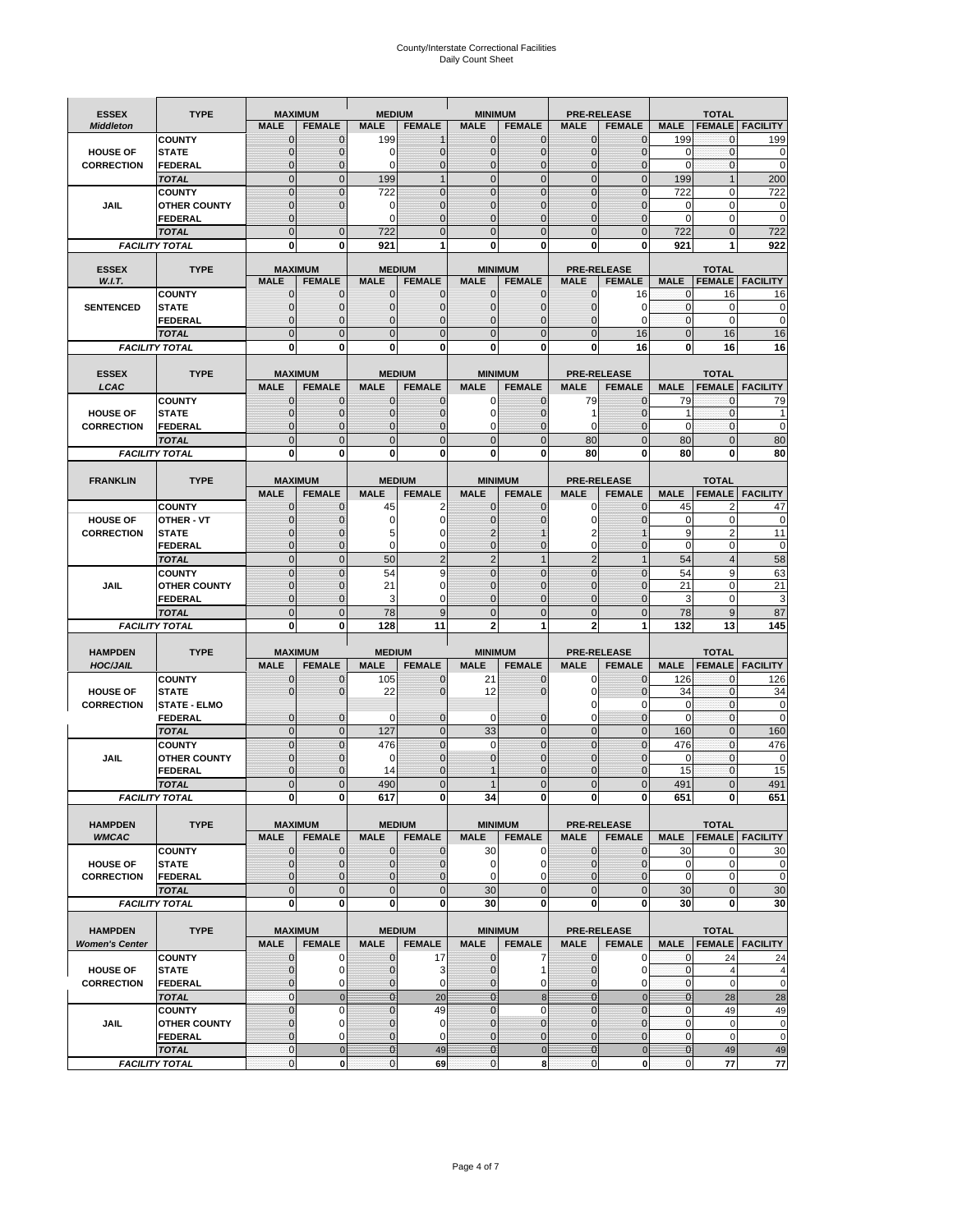| <b>HAMPSHIRE</b>                     | <b>TYPE</b>                    |                             | <b>MAXIMUM</b>              |                  | <b>MEDIUM</b>                  |                   | <b>MINIMUM</b>                  | <b>PRE-RELEASE</b>         |                               |                           | <b>TOTAL</b>               |                        |
|--------------------------------------|--------------------------------|-----------------------------|-----------------------------|------------------|--------------------------------|-------------------|---------------------------------|----------------------------|-------------------------------|---------------------------|----------------------------|------------------------|
|                                      |                                | <b>MALE</b>                 | <b>FEMALE</b>               | <b>MALE</b>      | <b>FEMALE</b>                  | <b>MALE</b>       | <b>FEMALE</b>                   | <b>MALE</b>                | <b>FEMALE</b>                 | <b>MALE</b>               | <b>FEMALE</b>              | <b>FACILITY</b>        |
|                                      | <b>COUNTY</b>                  | $\mathbf{0}$                | $\mathbf 0$                 | 18               | $\mathbf{0}$                   | 4                 | $\mathbf{0}$                    | $\mathbf 1$                | $\overline{0}$                | 23                        | 0                          | 23                     |
| <b>HOUSE OF</b>                      | <b>STATE</b>                   | $\mathbf 0$                 | 0                           | 1                | 0                              | 0                 | $\overline{0}$                  | 5                          | $\mathbf 0$                   | 6                         | $\mathbf 0$                | 6                      |
| <b>CORRECTION</b>                    | FEDERAL                        | $\mathbf 0$                 | $\overline{0}$              | 0                | $\mathbf 0$                    | $\mathbf 0$       | $\overline{0}$                  | $\mathbf{0}$               | $\overline{0}$                | $\mathbf 0$               | $\mathbf{0}$               | $\mathbf 0$            |
|                                      | <b>TOTAL</b>                   | $\mathbf{0}$                | $\mathbf 0$                 | 19               | $\mathbf 0$                    | $\overline{4}$    | $\overline{0}$                  | $6\phantom{1}$             |                               | 29                        | $\pmb{0}$                  | 29                     |
|                                      | <b>COUNTY</b>                  | $\mathbf 0$                 | $\mathbf 0$                 | 83               | $\mathbf 0$                    | $\overline{0}$    | $\overline{0}$                  | $\mathbf 0$                | $\mathbf 0$                   | 83                        | $\mathbf 0$                | 83                     |
| <b>JAIL</b>                          | <b>OTHER COUNTY</b>            | 0                           | $\mathbf 0$                 | $\mathbf 0$      | $\pmb{0}$                      | $\mathbf{0}$      | $\mathbf 0$                     | 0                          | $\mathbf 0$                   | $\mathbf 0$               | $\mathbf{0}$               | 0                      |
|                                      | <b>FEDERAL</b>                 | $\mathbf{0}$                | $\mathbf 0$                 | 4                | 0                              | $\overline{0}$    | $\mathbf{0}$                    | $\overline{0}$             | $\overline{0}$                | $\overline{4}$            | $\pmb{0}$                  | $\overline{4}$         |
|                                      | <b>TOTAL</b>                   | $\mathbf{0}$                | $\mathbf 0$                 | 87               | $\mathbf 0$                    | $\overline{0}$    | $\overline{0}$                  | $\mathbf 0$                |                               | 87                        | $\mathbf 0$                | 87                     |
|                                      | <b>FACILITY TOTAL</b>          | 0                           | 0                           | 106              | 0                              | 4                 | 0                               | 6                          |                               | 116                       | 0                          | 116                    |
|                                      |                                |                             |                             |                  |                                |                   |                                 |                            |                               |                           |                            |                        |
| <b>MIDDLESEX</b>                     | <b>TYPE</b>                    |                             | <b>MAXIMUM</b>              |                  | <b>MEDIUM</b>                  |                   | <b>MINIMUM</b>                  | <b>PRE-RELEASE</b>         |                               |                           | <b>TOTAL</b>               |                        |
| E. Cambridge                         |                                | <b>MALE</b>                 | <b>FEMALE</b>               | <b>MALE</b>      | <b>FEMALE</b>                  | <b>MALE</b>       | <b>FEMALE</b>                   | <b>MALE</b>                | <b>FEMALE</b>                 | <b>MALE</b>               | <b>FEMALE</b>              | <b>FACILITY</b>        |
|                                      | <b>COUNTY</b>                  | 0<br>$\pmb{0}$              | $\mathbf 0$<br>$\mathbf 0$  | 0<br>$\mathbf 0$ | 0<br>$\mathbf 0$               | 0<br>$\mathbf{0}$ | $\mathbf{0}$<br>$\mathbf 0$     | 0<br>$\mathbf{0}$          | 0<br>$\mathbf 0$              | $\mathbf{0}$<br>$\pmb{0}$ | 0<br>$\mathbf{0}$          | 0                      |
| <b>HOUSE OF</b><br><b>CORRECTION</b> | <b>STATE</b><br><b>FEDERAL</b> | $\mathbf{0}$                | $\mathbf{0}$                | $\mathbf 0$      | $\mathbf{0}$                   | $\mathbf{0}$      | $\mathbf{0}$                    | $\mathbf{0}$               | $\mathbf 0$                   | $\mathbf{0}$              | $\mathbf{0}$               | 0                      |
|                                      | <b>TOTAL</b>                   | $\mathbf{0}$                | $\overline{0}$              | $\overline{0}$   | $\mathbf{0}$                   | $\mathbf 0$       | $\mathbf{0}$                    | $\mathbf{0}$               | $\overline{0}$                | $\pmb{0}$                 | $\mathbf{0}$               | $\mathbf 0$            |
|                                      | <b>COUNTY</b>                  | $\mathbf{0}$                | $\mathbf 0$                 | $\mathbf 0$      | $\mathbf 0$                    | $\mathbf{0}$      | $\mathbf{0}$                    | $\mathbf{0}$               | $\mathbf 0$                   | $\bf 0$                   | $\pmb{0}$                  | 0                      |
| JAIL                                 | <b>OTHER COUNTY</b>            | $\mathbf{0}$                | $\mathbf 0$                 | $\mathbf 0$      | $\mathbf 0$                    | $\mathbf 0$       | $\Omega$                        | $\mathbf{0}$               | $\mathbf 0$                   | $\mathbf{0}$              | $\mathbf{0}$               | 0                      |
|                                      | <b>FEDERAL</b>                 | $\mathbf{0}$                | $\mathbf{0}$                | $\mathbf{0}$     | $\mathbf{0}$                   | $\mathbf 0$       | $\mathbf{0}$                    | $\pmb{0}$                  | $\mathbf 0$                   | $\mathbf{0}$              | $\pmb{0}$                  | 0                      |
|                                      | <b>TOTAL</b>                   | $\mathbf{0}$                | $\overline{0}$              | $\mathbf{0}$     | $\mathbf 0$                    | $\mathbf{0}$      | $\mathbf 0$                     | $\mathbf{0}$               | $\overline{0}$                | $\mathbf 0$               | $\mathbf 0$                | $\overline{0}$         |
|                                      | <b>FACILITY TOTAL</b>          | 0                           | 0                           | $\mathbf 0$      | 0                              | 0                 | $\mathbf{0}$                    | $\bf{0}$                   | 0                             | 0                         | 0                          | O                      |
|                                      |                                |                             |                             |                  |                                |                   |                                 |                            |                               |                           |                            |                        |
| <b>MIDDLESEX</b>                     | <b>TYPE</b>                    |                             | <b>MAXIMUM</b>              |                  | <b>MEDIUM</b>                  |                   | <b>MINIMUM</b>                  | <b>PRE-RELEASE</b>         |                               |                           | <b>TOTAL</b>               |                        |
| <b>Billerica</b>                     |                                | <b>MALE</b>                 | <b>FEMALE</b>               | <b>MALE</b>      | <b>FEMALE</b>                  | <b>MALE</b>       | <b>FEMALE</b>                   | <b>MALE</b>                | <b>FEMALE</b>                 | <b>MALE</b>               | <b>FEMALE</b>              | <b>FACILITY</b>        |
|                                      | <b>COUNTY</b>                  | 0                           | $\mathbf 0$                 | 140              | $\mathbf{0}$                   | 9                 | $\mathbf{0}$                    | 16                         | $\overline{0}$                | 165                       | 0                          | 165                    |
| <b>HOUSE OF</b>                      | <b>STATE</b>                   | 0                           | $\overline{0}$              | $\Omega$         | $\mathbf{0}$                   | $\mathbf 0$       | $\mathbf{0}$                    | 0                          | $\overline{0}$                | 0                         | $\mathbf 0$                | 0                      |
| <b>CORRECTION</b>                    | <b>FEDERAL</b>                 | 0                           | $\mathbf 0$                 | $\Omega$         | $\mathbf{0}$                   | 0                 | $\mathbf{0}$                    | 0                          | $\mathbf 0$                   | $\mathbf 0$               | $\pmb{0}$                  | 0                      |
|                                      | <b>TOTAL</b>                   | $\mathbf{0}$                | $\overline{0}$              | 140              | $\mathbf 0$                    | 9                 | $\mathbf 0$                     | 16                         | $\overline{0}$                | 165                       | $\mathbf{0}$               | 165                    |
|                                      | <b>COUNTY</b>                  | $\mathbf 0$                 | $\overline{0}$              | 381              | $\overline{0}$                 | $\overline{0}$    | $\overline{0}$                  | $\mathbf 0$                | $\overline{0}$                | 381                       | $\mathbf 0$                | 381                    |
| <b>JAIL</b>                          | <b>OTHER COUNTY</b>            | 0                           | 0                           | 0                | 0                              | $\mathbf{0}$      | $\overline{0}$                  | 0                          | $\mathbf 0$                   | 0                         | 0                          | 0                      |
|                                      | <b>FEDERAL</b>                 | 0                           | $\overline{0}$              | $\Omega$         | $\overline{0}$                 | $\overline{0}$    | $\overline{0}$                  | 0                          | $\overline{0}$                | $\mathbf 0$               | $\mathbf{0}$               | 0                      |
|                                      | <b>TOTAL</b>                   | $\mathbf 0$                 | $\mathbf 0$                 | 381              | $\mathbf 0$                    | $\mathbf{0}$      | $\mathbf 0$                     | $\mathbf{0}$               | $\mathbf 0$                   | 381                       | $\mathbf 0$                | 381                    |
|                                      | <b>FACILITY TOTAL</b>          |                             | 0                           | 521              | 0                              | 9                 | 0                               | 16                         | 0                             | 546                       | 0                          | 546                    |
|                                      |                                |                             |                             |                  |                                |                   |                                 |                            |                               |                           |                            |                        |
|                                      |                                |                             |                             |                  |                                |                   |                                 |                            |                               |                           |                            |                        |
| <b>NORFOLK</b>                       | <b>TYPE</b>                    |                             | <b>MAXIMUM</b>              |                  | <b>MEDIUM</b>                  |                   | <b>MINIMUM</b>                  | <b>PRE-RELEASE</b>         |                               |                           | <b>TOTAL</b>               |                        |
| Dedham / RT 128                      |                                | <b>MALE</b>                 | <b>FEMALE</b>               | <b>MALE</b>      | <b>FEMALE</b>                  | <b>MALE</b>       | <b>FEMALE</b>                   | <b>MALE</b>                | <b>FEMALE</b>                 | <b>MALE</b>               | <b>FEMALE</b>              | <b>FACILITY</b>        |
|                                      | <b>COUNTY</b>                  | $\mathbf{0}$                | $\mathbf 0$                 | 81               | $\mathbf{0}$                   | 0                 | $\mathbf{0}$                    | 17                         | $\overline{0}$                | 98                        | 0                          | 98                     |
| <b>HOUSE OF</b>                      | <b>STATE</b>                   | $\mathbf{0}$                | $\overline{0}$              | $\mathbf 0$      | $\overline{0}$                 | $\mathbf 0$       | $\mathbf{0}$                    | 0                          | $\overline{0}$                | 0                         | $\mathbf 0$                | 0                      |
| <b>CORRECTION</b>                    | <b>FEDERAL</b>                 | 0                           | 0                           | 0                | 0                              | 0                 | $\overline{0}$                  | 0                          | 0                             | $\mathbf 0$               | 0                          | 0                      |
|                                      | <b>TOTAL</b>                   | $\mathbf 0$                 | $\mathbf 0$                 | 81               | $\overline{0}$                 | $\mathbf 0$       | $\overline{0}$                  | 17                         | $\overline{0}$                | 98                        | $\mathbf{0}$               | 98                     |
|                                      | <b>COUNTY</b>                  | $\mathbf{0}$                | $\overline{0}$              | 221              | $\overline{0}$                 | $\overline{0}$    | $\overline{0}$                  | $\mathbf 0$                | $\overline{0}$                | 221                       | $\mathbf 0$                | 221                    |
| <b>JAIL</b>                          | INS                            | $\mathbf 0$                 | 0                           | 0                | 0                              | $\mathbf{0}$      | $\overline{0}$                  | 0                          | 0                             | 0                         | 0                          | 0                      |
|                                      | FEDERAL                        | $\mathbf{0}$                | $\overline{0}$              | 66               | $\overline{0}$                 | $\overline{0}$    | $\overline{0}$                  | $\overline{0}$             | $\mathbf 0$                   | 66                        | $\mathbf{0}$               | 66                     |
|                                      | <b>TOTAL</b>                   | $\mathbf 0$                 | $\overline{0}$              | 287              | $\overline{0}$                 | $\overline{0}$    | $\overline{0}$                  | $\overline{0}$             | $\overline{0}$                | 287                       | $\overline{0}$             | 287                    |
|                                      | <b>FACILITY TOTAL</b>          | 0                           | 0                           | 368              | 0                              | 0                 | $\mathbf 0$                     | 17                         | 0                             | 385                       | 0                          | 385                    |
|                                      |                                |                             |                             |                  |                                |                   |                                 |                            |                               |                           |                            |                        |
| <b>NORFOLK</b>                       | <b>TYPE</b>                    |                             | <b>MAXIMUM</b>              |                  | <b>MEDIUM</b>                  |                   | <b>MINIMUM</b>                  |                            | <b>PRE-RELEASE</b>            |                           | <b>TOTAL</b>               |                        |
| <b>Braintree</b>                     |                                | <b>MALE</b>                 | <b>FEMALE</b>               | <b>MALE</b>      | <b>FEMALE</b>                  | <b>MALE</b>       | <b>FEMALE</b>                   | <b>MALE</b>                | <b>FEMALE</b>                 | <b>MALE</b>               | <b>FEMALE</b>              | <b>FACILITY</b>        |
|                                      | <b>COUNTY</b>                  | 0                           | $\mathbf 0$                 | $\mathbf 0$      | 0                              | 0                 | $\mathbf{0}$                    | 0                          | 0                             | 0                         | 0                          | 0                      |
| <b>HOUSE OF</b>                      | <b>STATE</b>                   | $\mathbf{0}$                | $\mathbf{0}$                | $\mathbf{O}$     | $\overline{0}$                 | $\mathbf{0}$      | $\overline{0}$                  | $\mathbf{0}$               | $\overline{0}$                | $\mathbf{0}$              | $\mathbf{0}$               | 0                      |
| <b>CORRECTION</b>                    | FEDERAL                        | $\mathbf 0$                 | 0                           | $\mathbf 0$      | $\mathbf 0$                    | $\mathbf 0$       | $\overline{0}$                  | 0                          | $\mathbf 0$                   | $\mathbf 0$               | $\mathbf 0$                | 0                      |
|                                      | <b>TOTAL</b>                   | $\pmb{0}$                   | $\mathbf 0$                 | $\mathbf 0$      | $\mathbf 0$                    | $\mathbf{0}$      | $\mathbf 0$                     | $\mathbf 0$                | $\pmb{0}$                     | $\mathbf 0$               | $\pmb{0}$                  | $\mathbf 0$            |
|                                      | <b>FACILITY TOTAL</b>          | $\mathbf 0$                 | 0                           | $\mathbf{0}$     | 0                              | 0                 | <sub>0</sub>                    | $\mathbf 0$                | 0                             | $\mathbf 0$               | $\mathbf 0$                | $\mathbf{0}$           |
|                                      |                                |                             |                             |                  |                                |                   |                                 |                            |                               |                           |                            |                        |
| <b>PLYMOUTH</b>                      | <b>TYPE</b>                    | <b>MALE</b>                 | <b>MAXIMUM</b>              | <b>MALE</b>      | <b>MEDIUM</b><br><b>FEMALE</b> | <b>MALE</b>       | <b>MINIMUM</b><br><b>FEMALE</b> | <b>MALE</b>                | <b>PRE-RELEASE</b>            |                           | <b>TOTAL</b>               |                        |
|                                      |                                |                             | <b>FEMALE</b>               |                  |                                |                   |                                 |                            | <b>FEMALE</b><br>$\mathbf{0}$ | <b>MALE</b>               |                            | <b>FEMALE</b> FACILITY |
| <b>HOUSE OF</b>                      | <b>COUNTY</b><br><b>STATE</b>  | $\mathbf{0}$<br>$\mathbf 0$ | $\mathbf{0}$<br>$\mathbf 0$ | 74<br>19         | $\mathbf 0$<br>$\pmb{0}$       | 0<br>$\pmb{0}$    | $\mathbf{O}$<br>$\mathbf 0$     | $\mathbf 0$<br>$\mathbf 0$ | $\overline{0}$                | 74<br>19                  | $\mathbf 0$<br>$\mathbf 0$ | 74                     |
| <b>CORRECTION</b>                    | <b>FEDERAL</b>                 | $\mathbf{0}$                | $\mathbf 0$                 | 0                | $\mathbf 0$                    | $\mathbf 0$       | $\mathbf{0}$                    | 0                          | $\overline{0}$                | $\mathbf 0$               | $\mathbf 0$                | 19<br>$\mathbf 0$      |
|                                      | <b>DYS</b>                     | $\mathbf{0}$                | $\mathbf{0}$                | 0                | $\pmb{0}$                      | $\mathbf 0$       | $\mathbf{0}$                    | $\mathbf 0$                | $\mathbf 0$                   | $\mathbf{0}$              | $\overline{0}$             | $\mathbf 0$            |
|                                      | <b>TOTAL</b>                   | $\mathbf 0$                 | $\mathbf 0$                 | 93               | $\mathbf 0$                    | $\mathbf 0$       | $\mathbf 0$                     | $\mathbf 0$                | $\pmb{0}$                     | 93                        | $\mathbf{0}$               | 93                     |
|                                      | <b>COUNTY</b>                  | $\pmb{0}$                   | $\mathbf 0$                 | 210              | $\mathbf 0$                    | $\mathbf{0}$      | $\overline{0}$                  | $\mathbf 0$                | $\pmb{0}$                     | 210                       | $\mathbf 0$                | 210                    |
| JAIL                                 | <b>OTHER COUNTY</b>            | $\mathbf{0}$                | $\mathbf{0}$                | 99               | $\pmb{0}$                      | $\mathbf 0$       | $\overline{0}$                  | 0                          | $\mathbf 0$                   | 99                        | $\mathbf 0$                | 99                     |
|                                      | <b>FEDERAL</b>                 | $\mathbf 0$                 | $\mathbf 0$                 | 238              | 0                              | $\mathbf 0$       | $\overline{0}$                  | $\mathbf 0$                | $\mathbf 0$                   | 238                       | $\mathbf 0$                | 238                    |
|                                      | 52A's                          | $\mathbf{0}$                | $\mathbf 0$                 | 0                | $\mathbf{0}$                   | $\overline{0}$    | $\overline{0}$                  | $\mathbf 0$                | $\mathbf 0$                   | $\mathbf 0$               | $\mathbf{0}$               | $\mathbf 0$            |
|                                      | Non 52A's                      | $\mathbf 0$                 | $\mathbf{0}$                | 0                | 0                              | $\mathbf 0$       | $\overline{0}$                  | $\mathbf 0$                | $\mathbf 0$                   | $\mathbf 0$               | $\mathbf 0$                | $\mathbf 0$            |
|                                      | <b>TOTAL</b>                   | $\mathbf{0}$                | $\mathbf 0$                 | 547              | $\overline{0}$                 | $\mathbf 0$       | $\overline{0}$                  | $\mathbf 0$                | $\pmb{0}$                     | 547                       | $\mathbf 0$                | 547                    |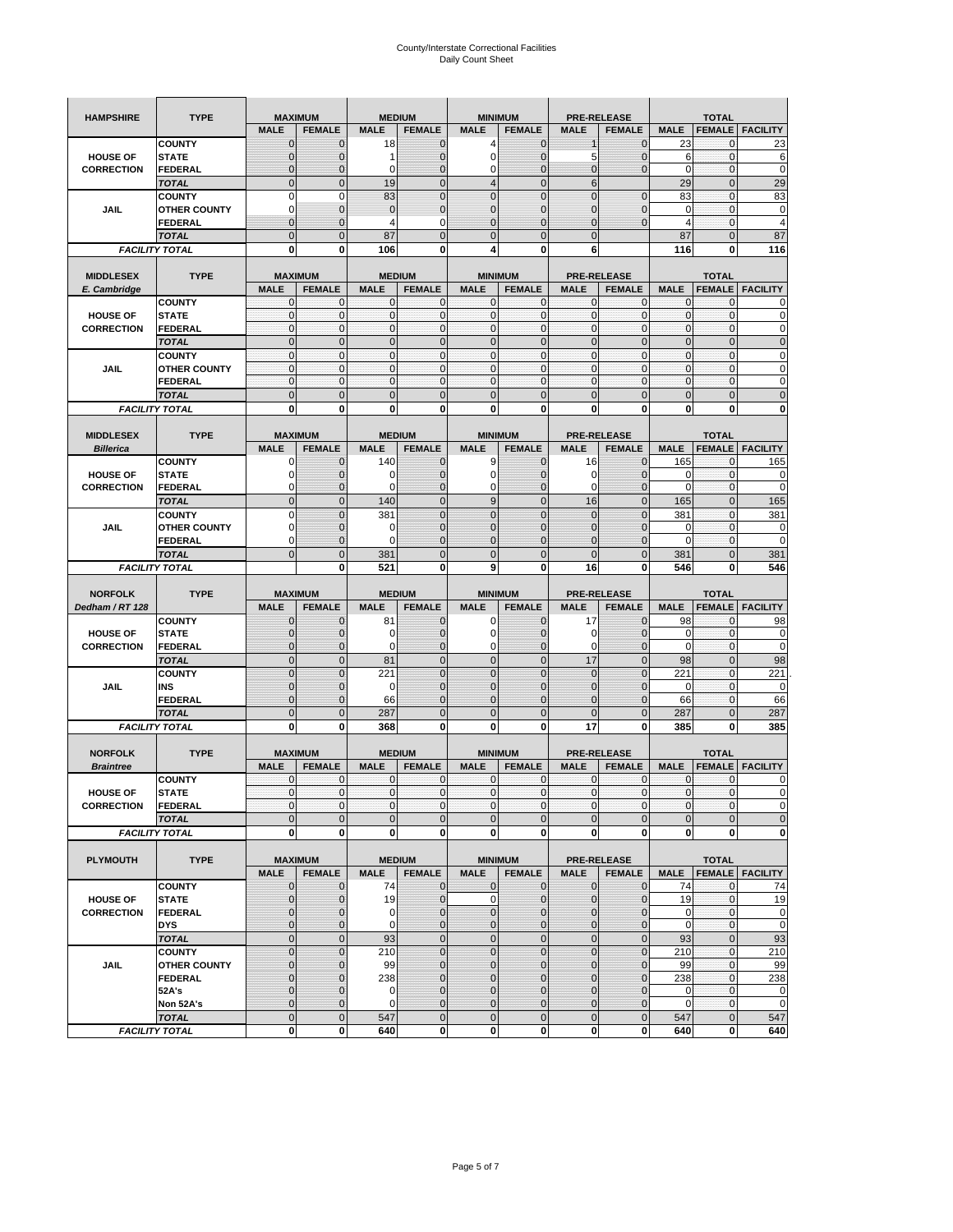# County/Interstate Correctional Facilities Daily Count Sheet

| <b>SUFFOLK</b><br><b>TYPE</b> |                       | <b>MAXIMUM</b>               |                | <b>MEDIUM</b> |               | <b>MINIMUM</b> |                | <b>PRE-RELEASE</b> |                    | <b>TOTAL</b> |               |                 |  |
|-------------------------------|-----------------------|------------------------------|----------------|---------------|---------------|----------------|----------------|--------------------|--------------------|--------------|---------------|-----------------|--|
| <b>Nashua Street</b>          |                       | <b>MALE</b>                  | <b>FEMALE</b>  | <b>MALE</b>   | <b>FEMALE</b> | <b>MALE</b>    | <b>FEMALE</b>  | <b>MALE</b>        | <b>FEMALE</b>      | <b>MALE</b>  | <b>FEMALE</b> | <b>FACILITY</b> |  |
|                               | <b>COUNTY</b>         | $\Omega$                     | $\mathbf{0}$   | 458           | $\Omega$      | $\mathbf{0}$   | $\Omega$       | $\mathbf{0}$       | $\Omega$           | 458          | $\Omega$      | 458             |  |
| JAIL                          | <b>OTHER COUNTY</b>   | $\Omega$                     | $\Omega$       | $\Omega$      | 0             | $\Omega$       | $\Omega$       | $\Omega$           | $\Omega$           | $\Omega$     | $\Omega$      | 0               |  |
|                               | <b>FEDERAL</b>        | $\mathbf{0}$                 | $\mathbf{0}$   | 0             | 0             | $\mathbf{0}$   | $\mathbf{0}$   | $\mathbf 0$        | $\mathbf{0}$       | $\Omega$     | 0             | 0               |  |
|                               | <b>TOTAL</b>          | $\Omega$                     | $\Omega$       | 458           | $\Omega$      | $\overline{0}$ | $\Omega$       | $\Omega$           | $\Omega$           | 458          | $\Omega$      | 458             |  |
|                               | <b>FACILITY TOTAL</b> | 0                            | $\mathbf{0}$   | 458           | 0             | $\mathbf{0}$   | $\bf{0}$       | $\mathbf{0}$       | 0                  | 458          | 0             | 458             |  |
|                               |                       |                              |                |               |               |                |                |                    |                    |              |               |                 |  |
| <b>SUFFOLK</b>                | <b>TYPE</b>           |                              | <b>MAXIMUM</b> | <b>MEDIUM</b> |               |                | <b>MINIMUM</b> |                    | <b>PRE-RELEASE</b> |              | <b>TOTAL</b>  |                 |  |
| South Bay                     |                       | <b>MALE</b>                  | <b>FEMALE</b>  | <b>MALE</b>   | <b>FEMALE</b> | <b>MALE</b>    | <b>FEMALE</b>  | <b>MALE</b>        | <b>FEMALE</b>      | <b>MALE</b>  | <b>FEMALE</b> | <b>FACILITY</b> |  |
|                               | <b>COUNTY</b>         | $\Omega$                     | $\mathbf{0}$   | 380           | 146           | $\mathbf{0}$   | $\mathbf{0}$   | 6                  |                    | 386          | 147           | 533             |  |
| <b>HOUSE OF</b>               | <b>STATE</b>          |                              | $\overline{0}$ | $\Omega$      | $\Omega$      | $\Omega$       | O              | $\Omega$           | $\Omega$           | $\Omega$     | $\Omega$      | 0               |  |
| <b>CORRECTION</b>             | <b>FEDERAL</b>        | $\Omega$                     | $\overline{0}$ | 0             | $\Omega$      | $\mathbf{0}$   | $\Omega$       | $\Omega$           | 0                  | $\Omega$     | $\Omega$      | $\Omega$        |  |
|                               | <b>TOTAL</b>          | $\Omega$                     | $\overline{0}$ | 380           | 146           | $\mathbf{0}$   | $\mathbf{0}$   | 6                  | $\mathbf{1}$       | 386          | 147           | 533             |  |
|                               | <b>FACILITY TOTAL</b> | 0                            | 0              | 380           | 146           | $\mathbf{0}$   | 0              | 6                  | 1                  | 386          | 147           | 533             |  |
|                               |                       |                              |                |               |               |                |                |                    |                    |              |               |                 |  |
| <b>WORCESTER</b>              |                       |                              | <b>MAXIMUM</b> | <b>MEDIUM</b> |               |                | <b>MINIMUM</b> |                    | <b>PRE-RELEASE</b> |              | <b>TOTAL</b>  |                 |  |
|                               |                       | <b>MALE</b>                  | <b>FEMALE</b>  | <b>MALE</b>   | <b>FEMALE</b> | <b>MALE</b>    | <b>FEMALE</b>  | <b>MALE</b>        | <b>FEMALE</b>      | <b>MALE</b>  | <b>FEMALE</b> | <b>FACILITY</b> |  |
|                               | <b>COUNTY</b>         |                              |                |               |               |                |                |                    |                    | 168          | $\Omega$      | 168             |  |
| <b>HOUSE OF</b>               | <b>STATE</b>          |                              |                |               |               |                |                |                    |                    | 0            | 0             | 0               |  |
| <b>CORRECTION</b>             | FEDERAL               |                              |                |               |               |                |                |                    |                    | $\Omega$     | $\Omega$      | 0               |  |
|                               | <b>TOTAL</b>          | $\Omega$                     | $\mathbf{0}$   | $\Omega$      | $\mathbf 0$   | $\mathbf{0}$   | $\mathbf{0}$   | $\mathbf{0}$       | $\Omega$           | 168          | $\mathbf{0}$  | 168             |  |
|                               | <b>COUNTY</b>         |                              |                |               |               |                |                |                    |                    | 466          | $\Omega$      | 466             |  |
| <b>JAIL</b>                   | <b>OTHER COUNTY</b>   |                              |                |               |               |                |                |                    |                    | $\Omega$     | $\Omega$      | 0               |  |
|                               | FEDERAL               |                              |                |               |               |                |                |                    |                    | $\Omega$     | $\Omega$      | $\mathbf 0$     |  |
|                               | <b>TOTAL</b>          | $\cap$                       | $\Omega$       | $\Omega$      | $\mathbf{0}$  | $\mathbf{0}$   | $\Omega$       | $\Omega$           | $\Omega$           | 466          | $\Omega$      | 466             |  |
|                               | <b>FACILITY TOTAL</b> | $\Omega$                     | 0              | $\Omega$      | 0             | $\mathbf{0}$   | $\bf{0}$       | $\mathbf 0$        | 0                  | 634          | O             | 634             |  |
|                               |                       |                              |                |               |               |                |                |                    |                    |              |               |                 |  |
| <b>FEDERAL BUREAU</b>         |                       | <b>STATE</b>                 |                |               |               |                |                |                    |                    |              |               |                 |  |
| OF PRISONS                    | <b>TYPE</b>           | <b>TOTAL</b><br><b>STATE</b> | 11             |               |               |                |                |                    |                    |              |               |                 |  |
| <b>DYS</b>                    | <b>TYPE</b>           | <b>TOTAL</b>                 | 0              |               |               |                |                |                    |                    |              |               |                 |  |
|                               |                       | <b>STATE</b>                 |                |               |               |                |                |                    |                    |              |               |                 |  |
| <b>INTERSTATES</b>            | <b>TYPE</b>           | <b>TOTAL</b>                 | 77             |               |               |                |                |                    |                    |              |               |                 |  |

\*Data for county facilities is provided by the MA County Sheriffs.